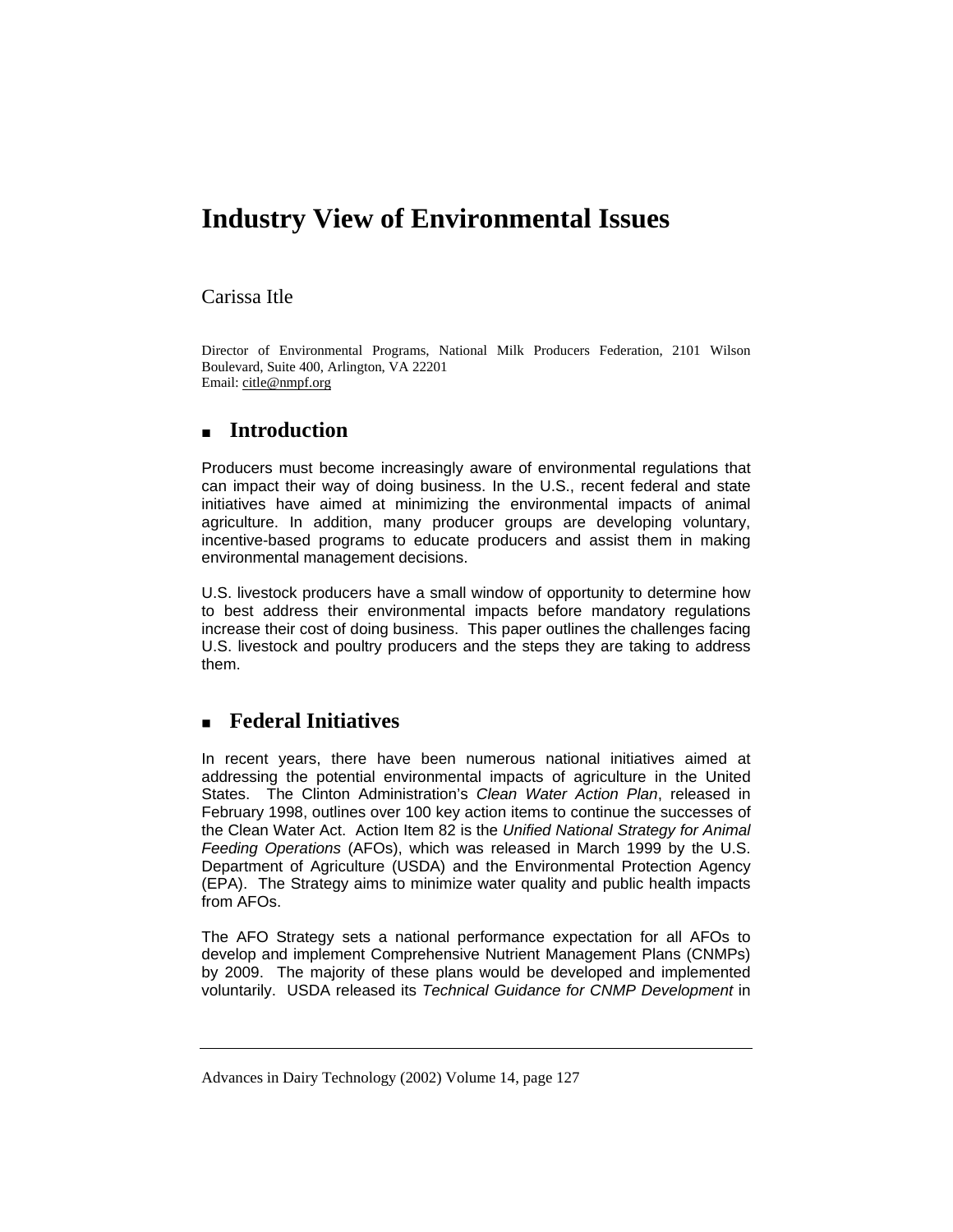December 2000 to be used as a tool for developing CNMPs. USDA is expected to release model CNMPs in February 2001.

A CNMP is a site-specific grouping of conservation practices and management activities to help ensure that AFOs can achieve both agricultural production goals and natural resource concerns. The elements addressed in a CNMP may include manure and wastewater handling and storage, land treatment practices, nutrient management, and record keeping.

In addition to encouraging CNMP development, the AFO Strategy outlined regulatory steps to address livestock and poultry waste. As a result of this and other actions, EPA released their Proposed CAFO Rule, which combines the changes to both the permit regulations for CAFOs and the corresponding effluent limitation guidelines, on December 15, 2000. The Proposed Rule was open for public comment through July 30, 2001. EPA released a Notice for Data Availability regarding the Proposed CAFO Rule, which provides industry with another opportunity for comment (ending January 15, 2002). EPA must issue a final CAFO Rule by December 15, 2002.

The CAFO Rule is not the only topic of concern to livestock producers. EPA's Total Maximum Daily Load (TMDL) process was established by the Clean Water Act to protect water quality on a watershed basis and can impact producers as well. States must list their impaired waters and determine the maximum daily load of pollutants that those waters can receive and still meet water quality standards. An action plan is then established to reduce pollutants to this level.

CAFOs that find themselves located in impaired watersheds could have to take additional measures to minimize their impact on water quality. AFOs in these watersheds could potentially be designated as CAFOs and have to meet the corresponding permit requirements.

The Final TMDL Rule, which clarifies and strengthens the authorities of EPA and States to implement the TMDL program, was published in July 2000. A Congressional rider prohibited EPA from implementing this rule until October 2001. Administrator Whitman issued a delay of this Rule, which would push back the effective date until April 2003 while working with stakeholders to make the revised Rule more workable. Many states are already moving forward to develop and implement TMDLs in the absence of federal guidance.

Though these regulations are significant, they are by no means the only programs that can potentially affect livestock and poultry producers. From hypoxia in the Gulf of Mexico to endangered species in Oregon, there are many regional and state environmental protection programs that producers must be aware of. In addition to other water quality concerns, air quality is an emerging issue that producers also must address.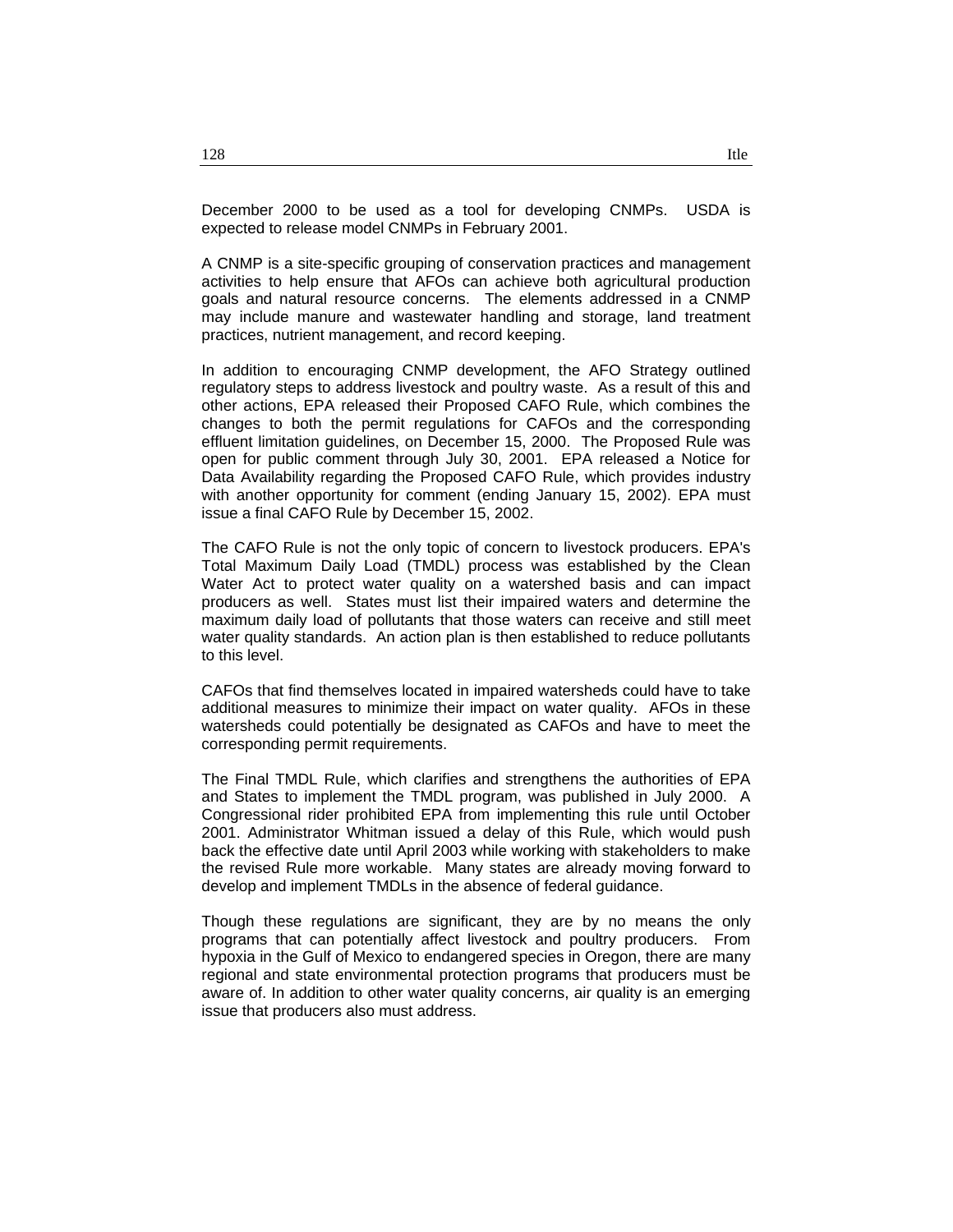## **Producer Initiatives**

From a program standpoint, it is fairly easy to categorize the various initiatives mentioned above that are aimed at addressing the environmental impacts of animal agriculture. From a producer's point of view, however, it is not the regulatory program delineation that matters, but the management practices that are required, and subsequently, the operating changes that must be made in the way they do business.

In order to translate regulatory requirements into on-the-ground management practices, many producer groups have undertaken initiatives to encourage compliance through producer education.

The National Milk Producers Federation has organized discussions between industry representatives and federal regulatory agencies and will be producing educational resources as part of our Dairy Environmental Initiative. A manual outlining environmental best management practices for dairy farms will be produced in cooperation with USDA NRCS and available in November 2002. Dairy producers also discussed environmental issues through the Dairy Producer Conclave process and developed resulting action items to encourage environmental stewardship.

Other livestock industries have also developed tools to assist producers in meeting environmental stewardship goals. The National Pork Producers Council's On Farm Odor/Environmental Assistance Program provides producers with a comprehensive evaluation of water quality and odor risks, in addition to other environmental challenges associated with pork production.

Many states are moving ahead on programs to address the environmental impacts of agriculture. State regulations must be as stringent as federal standards, and are often more so. The dairy industry in several states has organized and taken the lead to address their environmental challenges. Under the Idaho Dairy Pollution Prevention Initiative, all producers must pass environmental inspections and implement nutrient management plans. The Environmental Stewardship Component of the California Dairy Quality Assurance Program educates producers to write Environmental Stewardship Farm Management Plans to become certified by a third party.

Environmental awareness is not limited to a state or national level. There are steps that individual producers can take as well:

- Manage odors and encourage good neighbor relations. Many producers' environmental problems start by complaints from their neighbors.
- Become aware of the existing regulations that may affect your farm. Increased enforcement of existing regulations is likely, even though the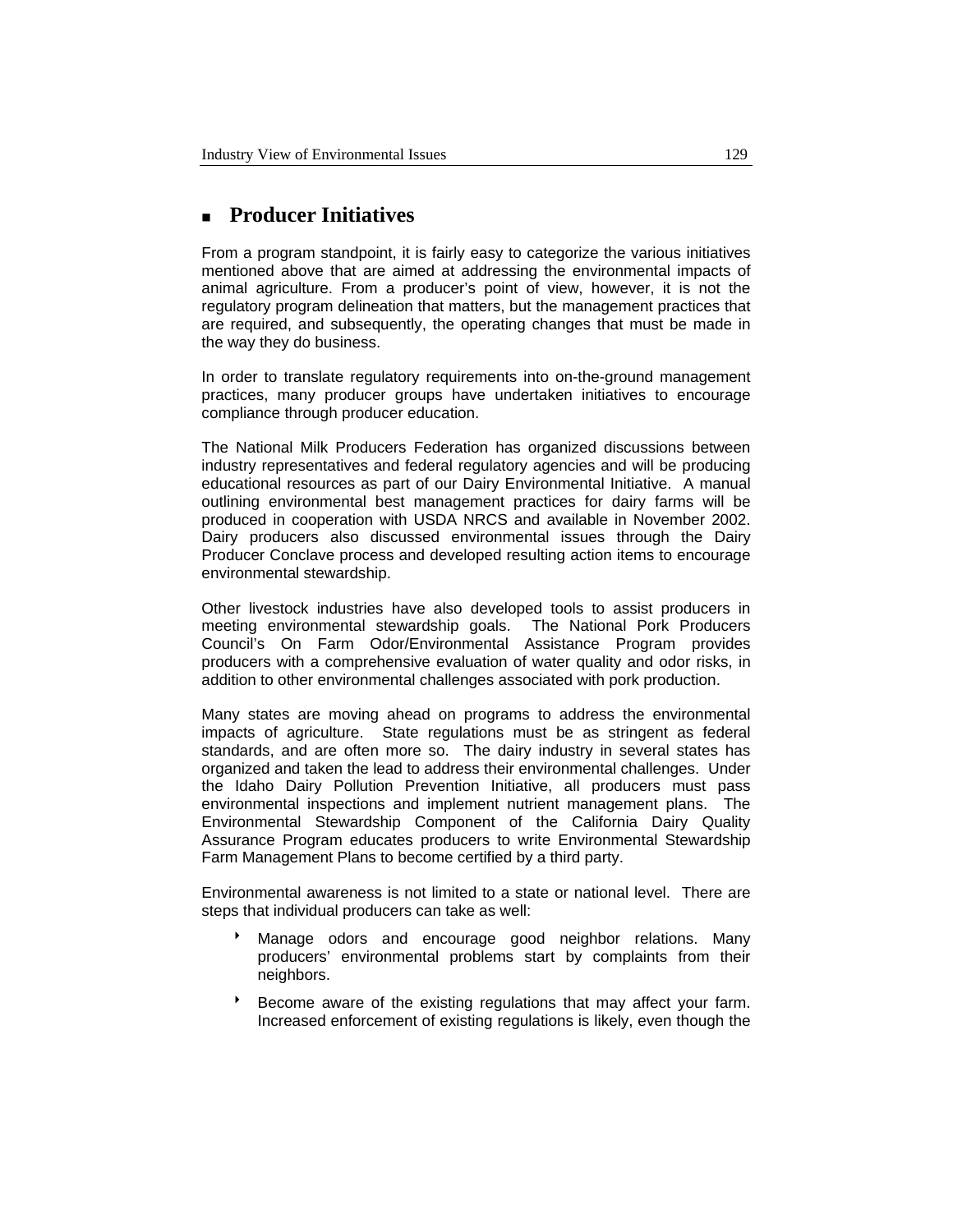rules may soon be changing. Most notably, if you have more than 700 dairy cows, it is likely that you will be required to obtain a discharge permit under the new regulations.

- \* Address your nutrient management concerns before it becomes a requirement.
- 8 Implement voluntary best management practices to minimize runoff from your facility and from your fields.
- Take advantage of any cost share and technical assistance that may be available to you.
- Become involved in local conservation groups. Many such groups encourage stakeholder participation.

### **Summary**

Regardless of what final form some of these pending regulations may take, they are not going to go away. In fact, we may want to be careful what we wish for. In the absence of any regulation, advocacy groups may more frequently resort to lawsuits instead.

Most producers are willing to comply with common sense regulations that are economically achievable. We encourage the use of voluntary, incentive-based programs that address site-specific concerns to meet water quality goals but recognize the place for science-based, goal-oriented regulations.

We have all heard that industry must become part of the solution in addressing the environmental impacts of animal agriculture. Our actions at the local, state, and national levels can show that agriculture is responding to that challenge.

### **Additional References:**

U.S. Environmental Protection Agency: http://www.epa.gov/

USDA's Natural Resources Conservation Service: http://www.nrcs.usda.gov/ Clean Water Action Plan: http://www.cleanwater.gov/

Unified National Strategy for Animal Feeding Operations: http://www.epa.gov/owm/finafost.htm

Comprehensive Nutrient Management Plan Technical Guidance: http://www.nhq.nrcs.usda.gov/PROGRAMS/ahcwpd/ahCNMP.html

Concentrated Animal Feeding Operations: http://www.epa.gov/npdes/afo/ EPA's Total Maximum Daily Load Program: http://www.epa.gov/OWOW/tmdl/ The EPA Agricultural Compliance Center: http://es.epa.gov/oeca/ag/